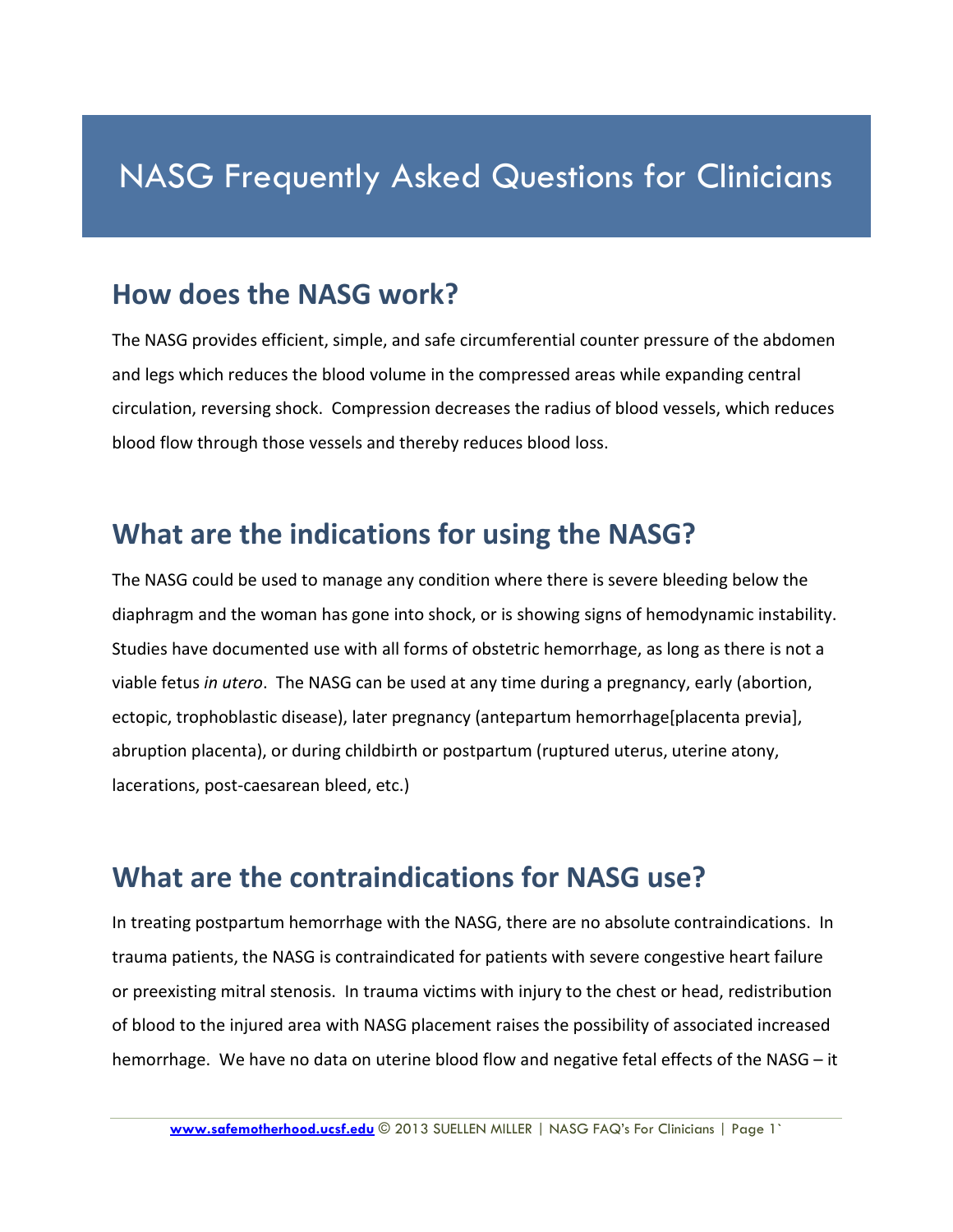could be assumed that placing the abdominal portion of the NASG would diminish uterine blood flow and could be detrimental to fetal oxygenation.

### **Does the NASG cause any discomfort?**

Particularly in warm environments, patients may complain of being hot. Fans or air conditioning should be provided when possible. After many hours, some women experience itching. Removing one leg segment at a time and massaging the leg with lotion or powder can relieve this. Do not open the abdominal segment.

Additionally, women who are in the NASG for long periods of time may complain that the smell of the soiled NASG is bothering them. In this case, follow the instructions for "Replacing a Soiled NASG" in the [NASG Tips for Clinicians](http://www.safemotherhood.ucsf.edu/traininglearningmaterials/#FAQS) to replace a soiled NASG with a clean NASG on the woman without losing compression.

## **The NASG is made out of non-breathable fabric. Won't this make the patient to hot, sweaty, and possibly dehydrated?**

Women in shock are generally too cold, so the NASG initially will cause no problem. If the NASG is on for a long time, see solutions outlined in the previous question above. Additional fluids may be necessary when it is hot and a woman is in the NASG for a long time. All women in the NASG should have IV fluids running until after the NASG has been removed.

## **Can the patient breathe normally with the NASG in place?**

The patient should not experience difficulty breathing and if general anesthesia is needed, ventilation should not be compromised. Should the patient experience dyspnea, quickly loosen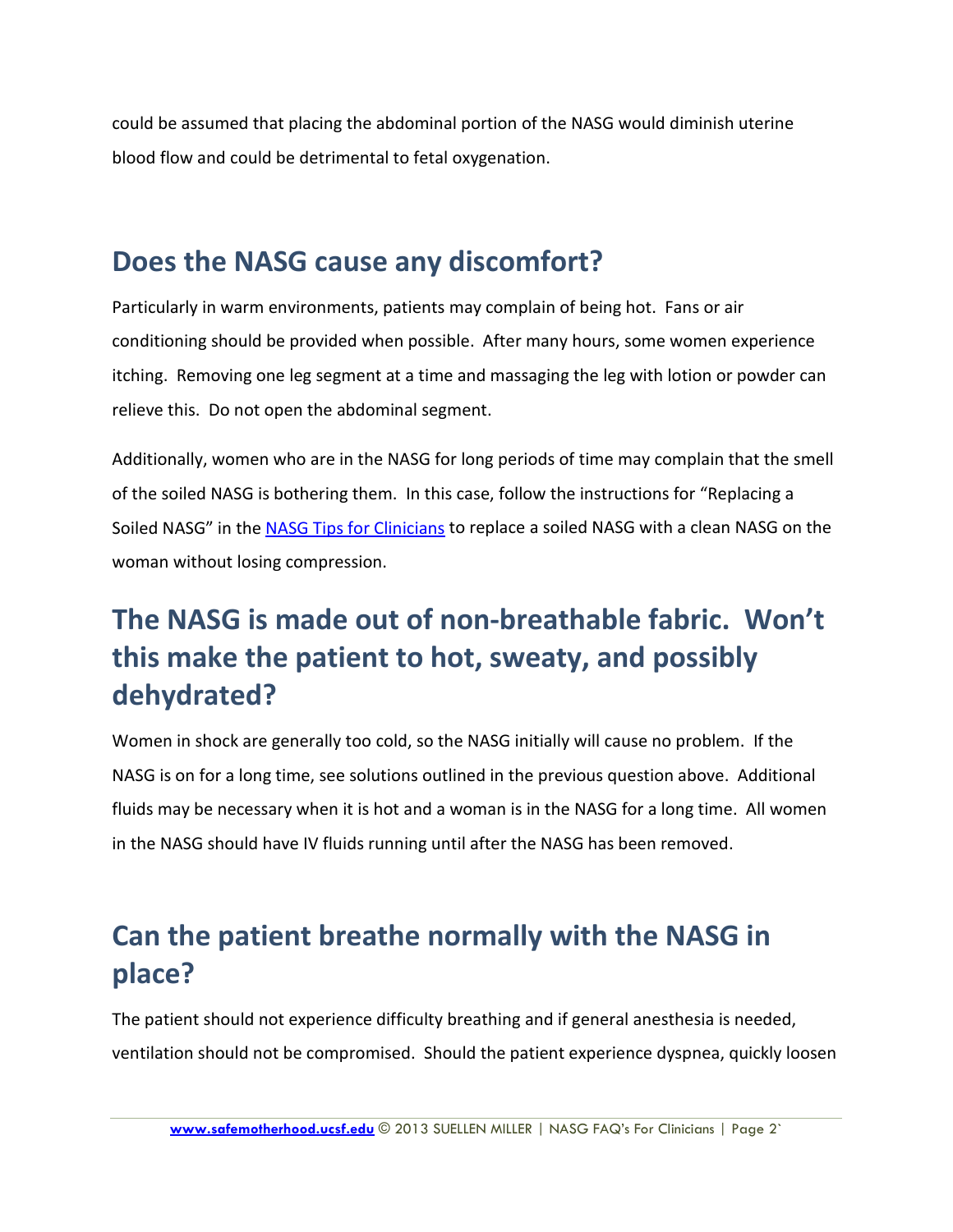segments #5/6. If that does not resolve the dyspnea, the NASG should be removed and cardiorespiratory evaluation carried out, if possible.

### **Won't the NASG cut off all blood supply to the legs?**

No, the fabric of the NASG has three-way stretch, which allows it to compress the legs, but still allows for some blood to pass through the veins and arteries. With the NASG applied you should still be able to palpate the patient's pedal pulse. The NASG is NOT a tourniquet.

# **Patients who are unconscious from shock regain consciousness with the application of the garment and may become frightened when they find themselves in the garment. How do you address that?**

The proper care of critically ill, unconscious patients is one-to-one nursing care. However, the reality of some settings is that there will not be one-to-one nursing care available. If this is the case, it is critical that a support person (family member, traditional birth attendant, or other accompanying person) continuously be involved in the patient's care and at her side. The support person must be instructed to reassure the patient that the NASG is something which may have saved her life, and to also call for assistance from a nurse or doctor when needed.

## **How long can/should the NASG be used on a given patient?**

There is no particular time limit. The patient should be stable and comfortable in the NASG for hours or days until the bleeding has been arrested (spontaneously, with medication, mechanically or through surgery), the fluid volume restored, and the blood replaced as needed.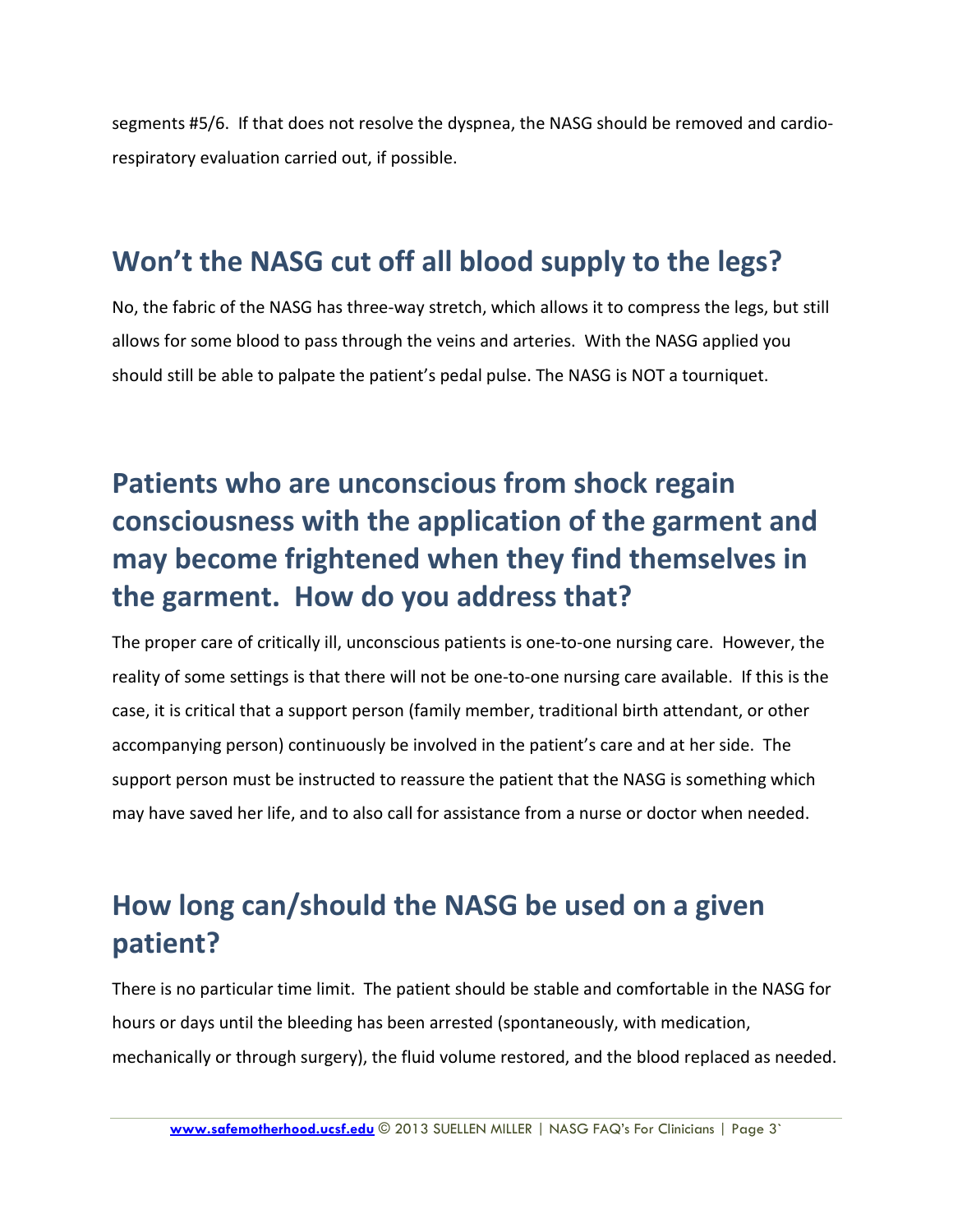Use of the NASG for as long as 48-72 hours has been reported. Average time in the NASG for women in University of California, San Francisco (UCSF) studies has been 6-8 hours.

### **Can the patient use a bedpan with the NASG on?**

Yes, the majority of patients with the NASG will have a Foley or indwelling catheter. However, the NASG is designed so that a patient can use a bedpan without removing the NASG. Panel #4 can be rolled up (like a skirt), allowing the patient to use the bedpan without soiling the NASG. For complete details, please see the [NASG Tips section of the toolkit.](http://www.safemotherhood.ucsf.edu/traininglearningmaterials/#TIPS)

### **When should be NASG be removed?**

If the NASG is applied at the community/PHC level, it must remain in place until definitive care (usually at a referral hospital) has been given.

The NASG should only be removed at a referral center when the source of bleeding has been identified and hemostasis attained. We recommend waiting until bleeding is less than 50 ml per hour for 2 hours and pulse and blood pressure are stable for 2 hours. When the clinical impression is that the blood volume has been restored and the woman is hemodynamically stable, removal can begin.

The removal always begins with the ankle segment pair #1, and the BP and pulse are always checked before opening each segment. There is a "Rule of 20" that prescribes that if the BP decreases by 20 mm HG **or** the pulse rate increases by 20 beats per minute, that is a sign of hemodynamic instability, and all segments should be quickly closed.

For the proper removal procedure, please see the [NASG removal section](http://www.safemotherhood.ucsf.edu/traininglearningmaterials/#TR-FAC) of the [NASG toolkit.](http://www.safemotherhood.ucsf.edu/nasgtoolkit/)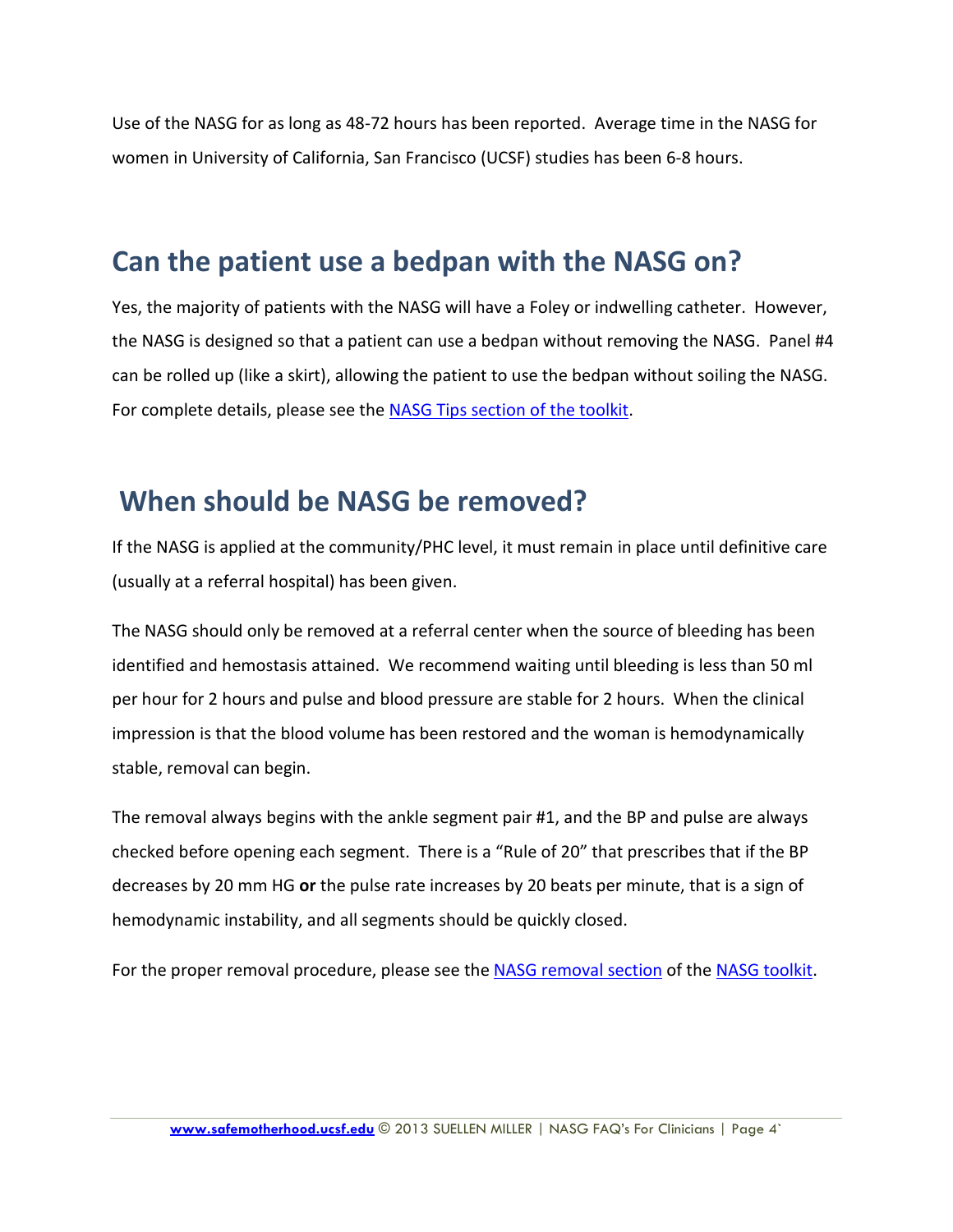### **Why not remove the top of the NASG first?**

The largest portion of capacitance vessels are in the abdominal cavity, rather than the legs. Removal of the abdominal segment first will cause rapid redistribution of blood and the patient may return to a state of shock.

## **How will you know if the NASG has been removed prematurely?**

If the woman is still hypovolemic, her blood pressure will decrease and pulse will increase when a segment if the NASG is removed (See Rule of 20 in the previous question about when the NASG should be removed). If this happens, replace all segments immediately.

### **Can surgery be performed with the NASG in place?**

Vaginal surgery (episiotomy or laceration repair or D&C) and vaginal procedures (such as MVA) can and should be done with the NASG in place. Any vaginal procedure can be performed without opening any segment of the NASG.

The upper segments (#4 and #5/6) of the NASG must be opened for abdominal surgery (laparotomy, caesarean delivery). However, the leg segments should remain in place. The #4, #5, #6 should be closed after abdominal surgery.

Please see the [procedures and surgery section](http://www.safemotherhood.ucsf.edu/traininglearningmaterials/#TR-FAC) of the toolkit for more information.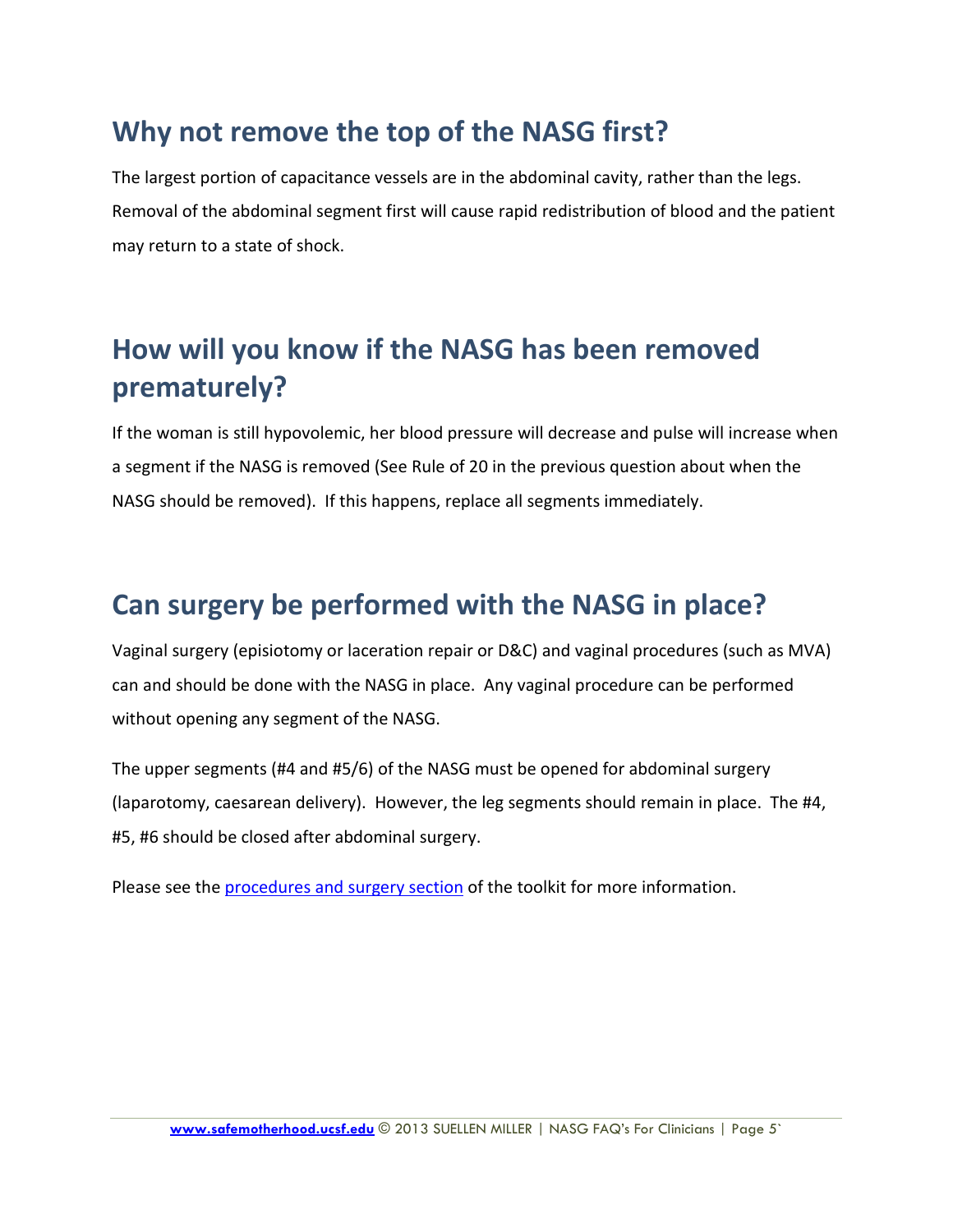## **Does the NASG have to be applied and removed by a doctor?**

After a basic training session, anyone who is able to recognize obstetric hemorrhage or hypovolemic shock can place the NASG. However, the decision to remove the NASG is one based on clinical and laboratory assessment. In many settings removal would be a physicianinitiated decision. Any skilled health care provider who has been trained can do actual physical removal of the NASG. Removal is a stepwise process, which requires training to assess the stability of vital signs as each segment is removed at 15-minute intervals. Removal also requires the ability to reverse shock by administering additional fluids or blood transfusions.

When a physician is not available, well-trained midwives or clinical officers who have been trained on NASG removal can remove it. But, the important thing to remember is that emergency care must always be available when the NASG is removed.

### **Can the NASG be reused?**

Yes, the NASG can be decontaminated with bleach, washed, and reused at least 40 times.

## **How can one ensure that a garment that is being reused is free of HIV and the hepatitis virus?**

The NASG is wrapped on the outside of the body; it does not go inside the body, so it does not need to be sterile. The NASG must be decontaminated with a 0.01% bleach solution, washed, and dried. These are universal [precaution/infection prevention steps.](http://www.safemotherhood.ucsf.edu/traininglearningmaterials/#TR-FAC)